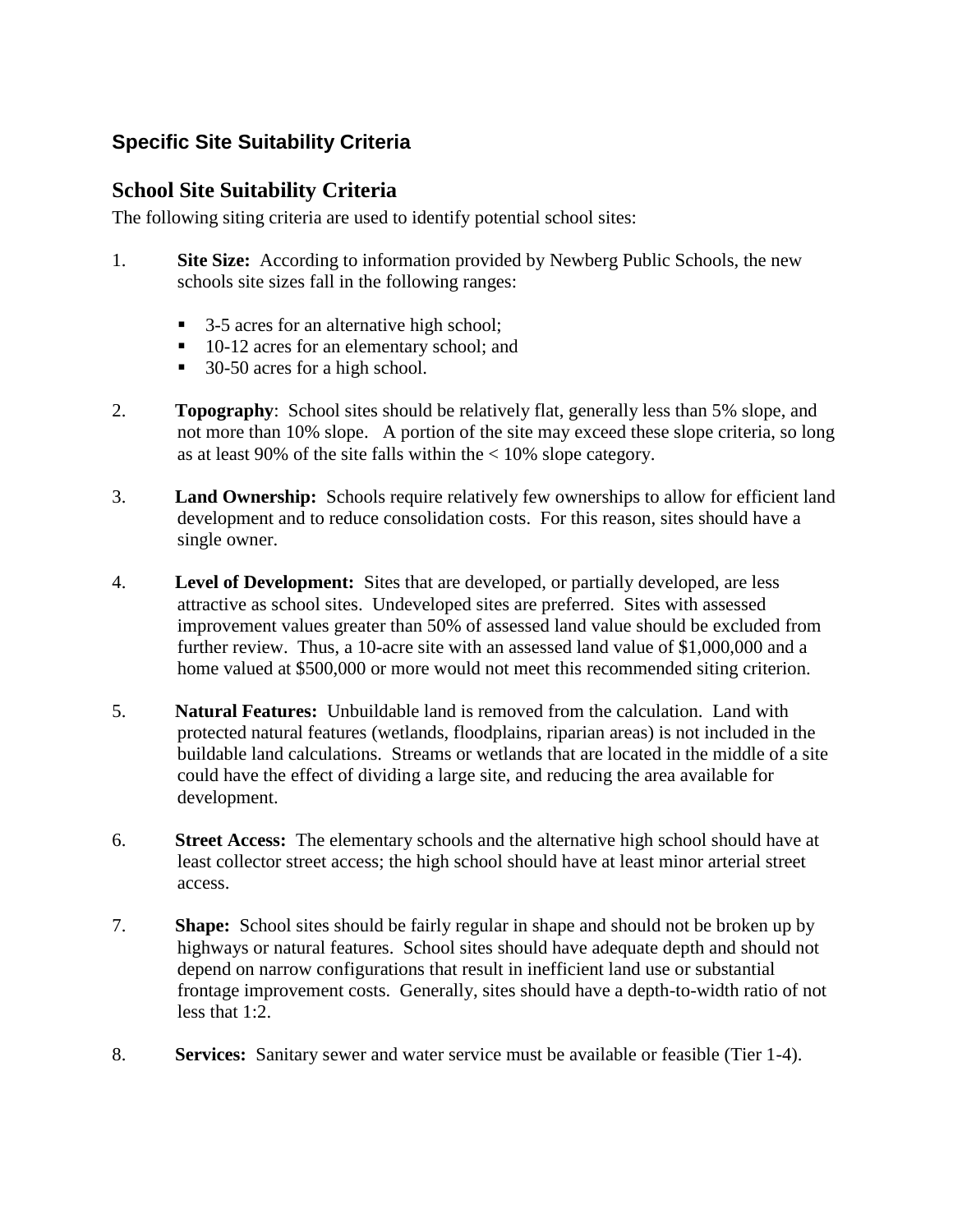9. **Compatibility:** Due to potential land use conflicts, high schools should avoid extensive direct borders with single-family residential neighborhoods. It is also important to minimize conflicts resulting from traffic in residential areas. Therefore, no more than 50% of the border of a high school site should abut a low density residential areas. In contrast to high schools, elementary schools generally are considered compatible with residential areas.

## **Park Site Suitability Criteria**

The following siting criteria should be used to identify potential park sites:

- 1. **Site Size:** New park sites fall in the following size ranges:
	- Neighborhood park: 3-5 acres;
	- Community parks: 20 acres; and
	- District/City park: 25 acres.
- **2. Topography**: Neighborhood and community park sites should be relatively flat so that they can accommodate facilities such as athletic fields and recreational buildings – generally less than 5% slope, and not more than 10% slope**.**
- **3. Land Ownership**: Parks require relatively few ownerships to allow for efficient land development and to reduce consolidation costs. For this reason, sites should be limited to a single owner.
- 4. **Level of Development**: Sites that are developed, or partially developed, are less attractive as park sites. Undeveloped sites are preferred. Sites with assessed improvement values greater than 50% of assessed land value should be excluded from further review. Thus, a 10-acre site with an assessed land value of \$1,000,000 and a home valued at \$500,000 or more would not meet this recommended siting criterion.
- 5. **Natural Features:** Unbuildable land is removed from the calculation. Land with protected natural features (wetlands, floodplains, riparian areas) is not included in the buildable land calculations. Streams or wetlands that are located in the middle of a site could divide a large site, and reducing the area available for development.
- 6. **Street Access**: Neighborhood parks and community parks should have at least collector street access. District/City parks should have at least major arterial street access.
- 7. **Shape**: Park sites should be fairly regular in shape and should not be broken up by streets. Natural features should be located in such a way as to allow for adequate blocks of buildable land. Park sites should have adequate depth and should not depend on narrow configurations that result in inefficient land use or substantial frontage improvement costs. Sites should have a depth-to-width ratio of no less that 1:2.
- **8. Services**: Sanitary sewer and water service must be available or feasible (Tier 1-4).